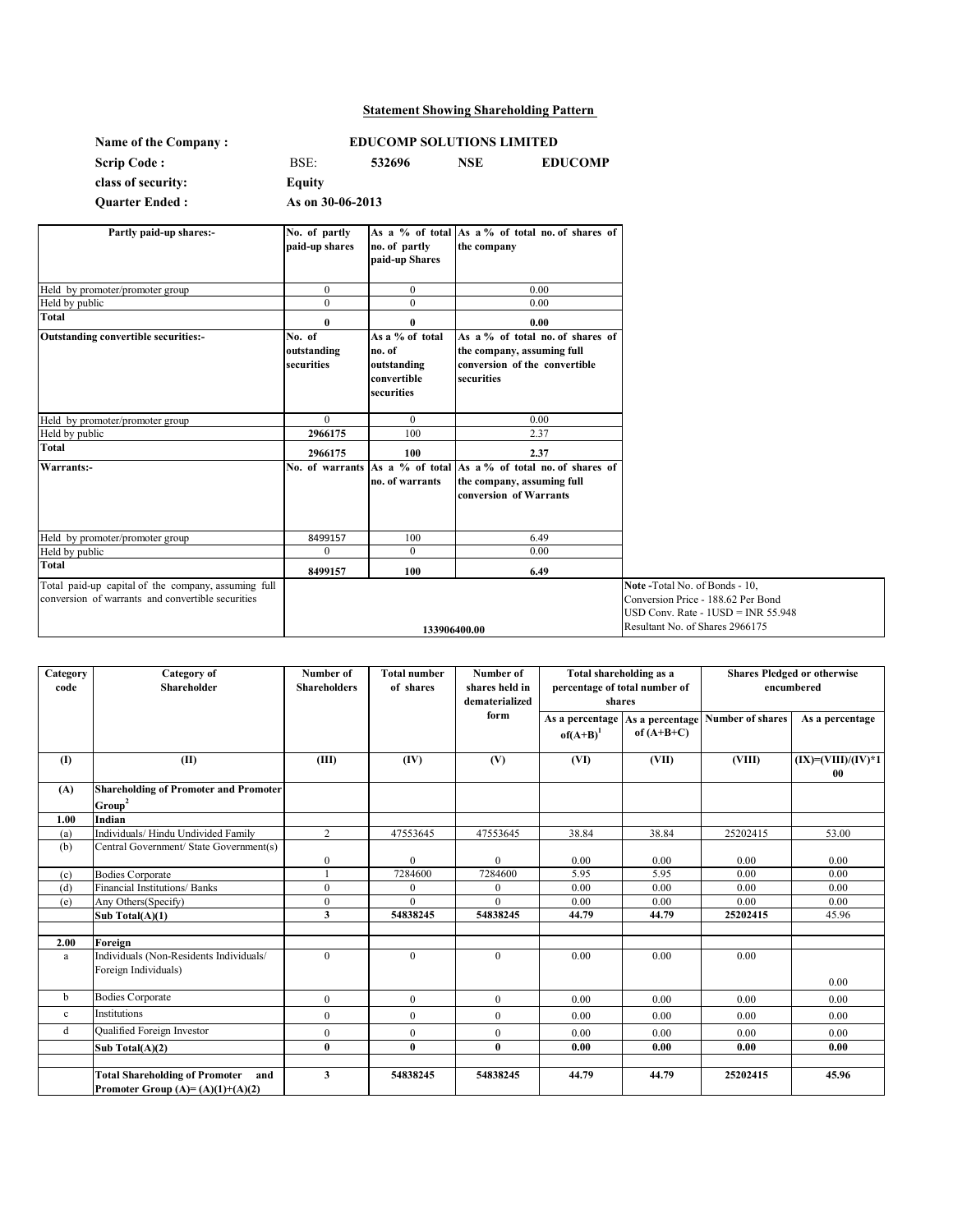| (B)               | <b>Public shareholding</b>                  |                    |                  |                  |               |               | NA       | NA    |
|-------------------|---------------------------------------------|--------------------|------------------|------------------|---------------|---------------|----------|-------|
| 1.00              | <b>Institutions</b>                         |                    |                  |                  |               |               |          |       |
| (a)               | Mutual Funds/ UTI                           |                    | 1380             | 1380             | 0.00          | 0.00          |          |       |
| (b)               | Financial Institutions / Banks              | 11                 | 502386           | 502386           | 0.41          | 0.41          |          |       |
| (c)               | Central Government/ State Government(s)     |                    |                  |                  |               |               |          |       |
|                   |                                             | $\mathbf{1}$       | 10168            | 10168            | 0.01          | 0.01          |          |       |
| (d)               | Venture Capital Funds                       | $\mathbf{0}$       | $\theta$         | $\mathbf{0}$     | 0.00          | 0.00          |          |       |
| (e)               | <b>Insurance Companies</b>                  | $\boldsymbol{0}$   | $\boldsymbol{0}$ | $\mathbf{0}$     | 0.00          | 0.00          |          |       |
| (f)               | Foreign Institutional Investors             | 71                 | 35250724         | 35250724         | 28.79         | 28.79         |          |       |
| (g)               | Foreign Venture Capital Investors           | $\overline{0}$     | $\overline{0}$   | $\mathbf{0}$     | 0.00          | 0.00          |          |       |
| (h)               | Qualified Foreign Investor                  | $\boldsymbol{0}$   | $\boldsymbol{0}$ | $\boldsymbol{0}$ | 0.00          | 0.00          |          |       |
| (i)               | Any Other                                   |                    | $\overline{0}$   | $\mathbf{0}$     |               |               |          |       |
| (i)               | Nil<br>Sub-Total $(B)(1)$                   | $\mathbf{0}$<br>84 | 35764658         | 35764658         | 0.00<br>29.21 | 0.00<br>29.21 |          |       |
|                   |                                             |                    |                  |                  |               |               |          |       |
| <b>B2</b>         | <b>Non-institutions</b>                     |                    |                  |                  |               |               | NA       | NA    |
| (a)               | Bodies Corporate #                          | 1165               | 5017241          | 5017241          | 4.10          | 4.10          |          |       |
| (b)               | Individuals                                 |                    |                  |                  |               |               |          |       |
|                   | Individuals -i. Individual shareholders     | 144419             | 16990731         | 16986810         | 13.88         | 13.88         |          |       |
|                   | holding nominal share capital up to Rs 1    |                    |                  |                  |               |               |          |       |
| I                 | lakh                                        |                    |                  |                  |               |               |          |       |
| $\mathbf{I}$      | ii. Individual shareholders holding nominal | $\overline{8}$     | 1007813          | 1007813          | 0.82          | 0.82          |          |       |
|                   | share capital in excess of Rs. 1 lakh.      |                    |                  |                  |               |               |          |       |
|                   |                                             |                    |                  |                  |               |               |          |       |
| (c <sub>0</sub> ) | Qualified Foreign Investor                  | $\overline{0}$     | $\boldsymbol{0}$ | $\mathbf{0}$     | 0.00          | 0.00          |          |       |
| (d)               | Any Other                                   |                    |                  |                  |               | 0.00          |          |       |
| $(d-i)$           | Trusts                                      | $\overline{4}$     | 580              | 580              | 0.00          | 0.00          |          |       |
| $(d-i)$           | Foreign Nationals                           | $\overline{0}$     | $\overline{0}$   | $\theta$         | 0.00          | 0.00          |          |       |
| $(d-iii)$         | Non-Resident Indians                        | 1283               | 731561           | 731561           | 0.60          | 0.60          |          |       |
| $(d-iv)$          | <b>Clearing Members</b>                     | 418                | 769242           | 769242           | 0.63          | 0.63          |          |       |
| $(d-v)$           | Hindu Undivided Families                    | $\boldsymbol{0}$   | $\mathbf{0}$     | $\mathbf{0}$     | 0.00          | 0.00          |          |       |
| $(d-vi)$          | Foreign Corporate Bodies                    | $\overline{c}$     | 7320997          | 7320997          | 5.98          | 5.98          |          |       |
|                   | Sub-Total $(B)(2)$                          | 147299             | 31838165         | 31834244         | 26.00         | 26.00         | NA       | NA    |
|                   |                                             |                    |                  |                  |               |               |          |       |
|                   | Public Shareholding (B)=<br>Total           | 147383             | 67602823         | 67598902         | 55.21         | 55.21         | 0.00     | 0.00  |
| (B)               | $(B)(1)+(B)(2)$                             |                    |                  |                  |               |               |          |       |
|                   |                                             |                    |                  |                  |               |               |          |       |
|                   | TOTAL $(A)+(B)$                             | 147386             | 122441068        | 122437147        | 100.00        | 100.00        | 25202415 | 20.58 |
|                   |                                             |                    |                  |                  |               |               |          |       |
| (C)               | Shares held by Custodians and against       | $\bf{0}$           | $\bf{0}$         | $\bf{0}$         | 0.00          | 0.00          | 0.00     | 0.00  |
|                   | which Depository Receipts have been         |                    |                  |                  |               |               |          |       |
|                   | issued                                      |                    |                  |                  |               |               |          |       |
| 1.00              | Promoter and Promoter Group                 |                    |                  |                  |               |               |          |       |
| 2.00              | Public                                      |                    |                  |                  |               |               |          |       |
|                   | <b>GRAND TOTAL (A)+(B)+(C)</b>              | 147386             | 122441068        | 122437147        | 100.00        | 100.00        | 25202415 | 20.58 |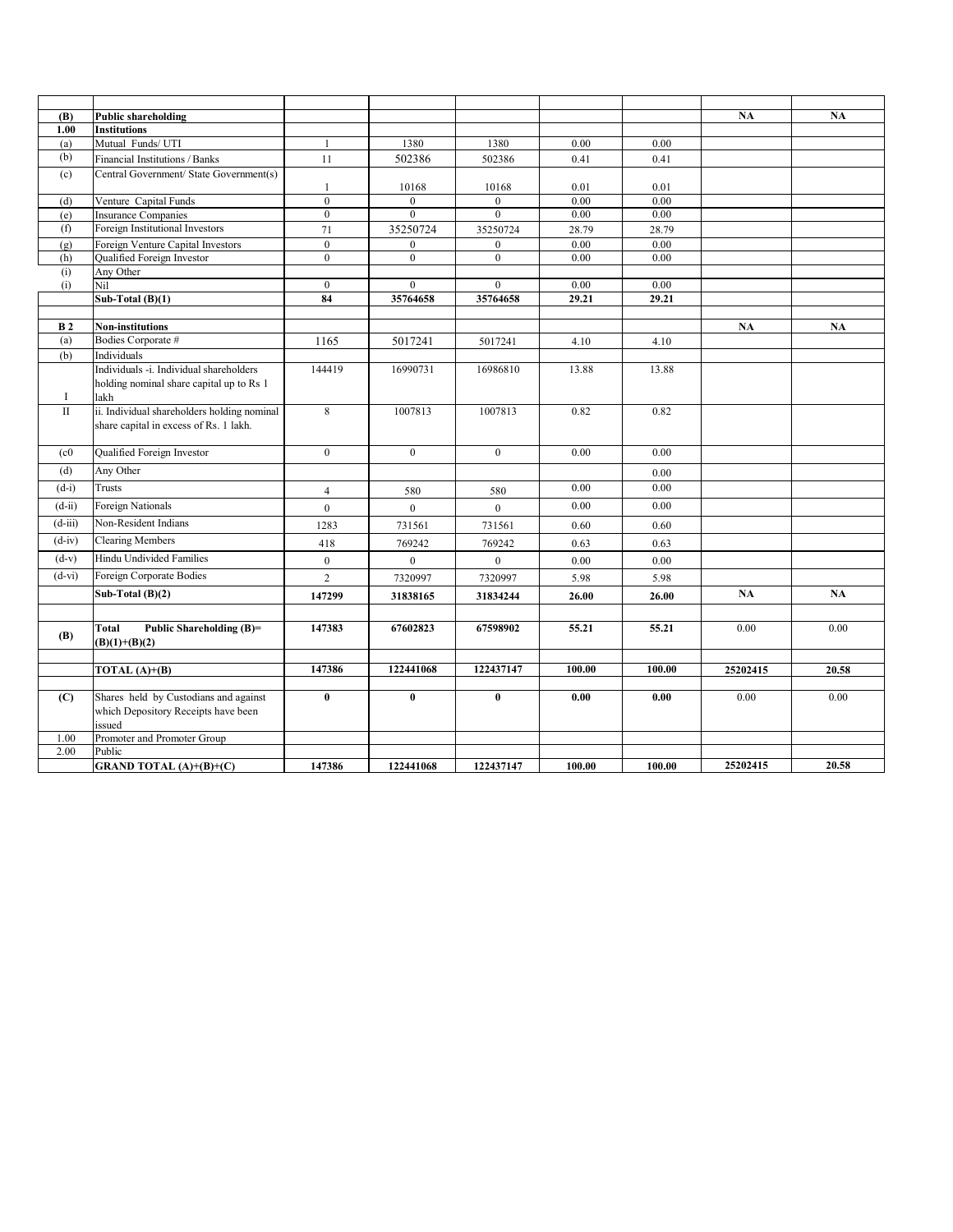#### **(I)(b) Statement showing holding of securities (including shares, warrants, convertible securities) of persons belonging to the category "Promoter and Promoter Group"**

| <b>Sr. No.</b> | Name of the shareholder |               | <b>Total shares held</b> | Encumbered shares(*) |                                  | Details of warrants            |               | Details of convertible securities |                 | <b>Total shares (including)</b>  |                                                               |
|----------------|-------------------------|---------------|--------------------------|----------------------|----------------------------------|--------------------------------|---------------|-----------------------------------|-----------------|----------------------------------|---------------------------------------------------------------|
|                |                         | <b>Number</b> | As a $%$ of              | <b>Number</b>        | As a                             | As a $%$ of                    | Number of     | As a % total                      | Number of       | As a % total                     | underlying shares assuming full<br>conversion of warrants and |
|                |                         |               | <b>Grand Total</b>       |                      | percentage                       | grand total                    | warrants held | number of                         | convertible     | number of                        | convertible securities) as a % of<br>diluted share capital    |
|                |                         |               | $(A)+(B)+(C)$            |                      |                                  | $(A)+(B)+(C)$<br>of sub-clause |               | warrants of<br>the same class     | securities held | convertible<br>securities of the |                                                               |
|                |                         |               |                          |                      |                                  | (I)(a)                         |               |                                   |                 | same class                       |                                                               |
| (I)            | (II)                    | (III)         | (IV)                     | (V)                  | $(VI)=(V)/(III)$ $(VII)$<br>*100 |                                | (VIII)        | (IX)                              | (X)             | (XI)                             | (XII)                                                         |
| 1.00           | <b>SHANTANU PRAKASH</b> | 44315205      | 36.19                    | 25202415             | 56.87                            | 20.58                          |               | 0.00                              |                 | 0.00                             | 33.09                                                         |
| 2.00           | <b>ANJLEE PRAKASH</b>   | 3238440       | 2.64                     |                      | 0.00                             | 0.00                           |               | 0.00                              |                 | 0.00                             | 2.42                                                          |
| 3.00           | A P EDUVISION PVT. LTD. | 7284600       | 5.95                     |                      | 0.00                             | 0.00                           | 8499157       | 100.00                            |                 | 0.00                             | 11.79                                                         |
|                | TOTAL                   | 54838245      | 44.78                    | 25202415             | 45.96                            | 20.58                          | 8499157       | 100.00                            |                 | 0.00                             | 47.30                                                         |

(\*) The term "encumbrance" has the same meaning as assigned to it in regulation 28(3) of the SAST Regulations, 2011.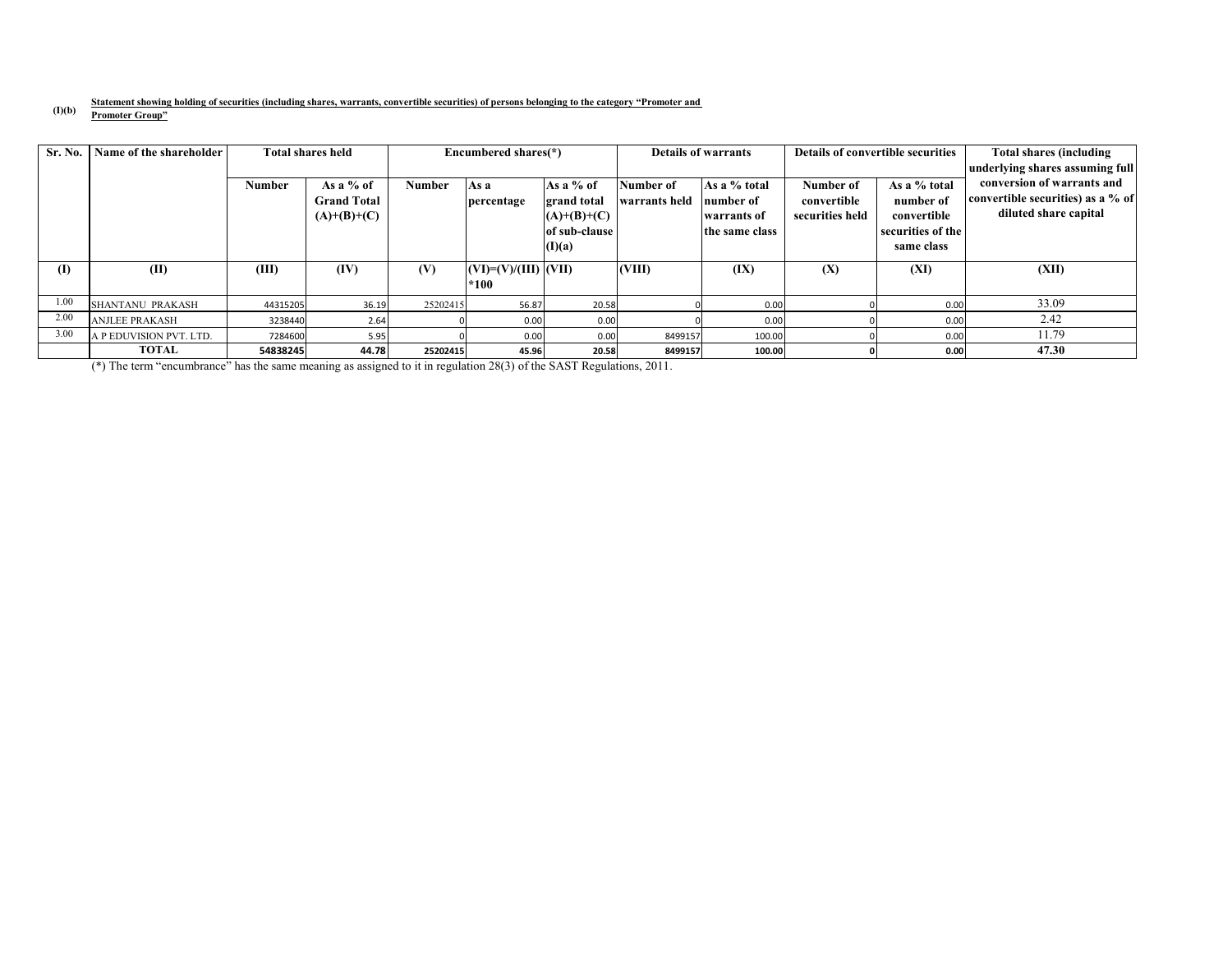**Statement showing holding of securities (including shares, warrants, convertible securities) of persons belonging to the** 

**(I)( c ) (i) category "Public" and holding more than 1% of the total number of shares**

| Sr. No.        | Name of the shareholder                                                    | Number of<br>shares held | Shares as a<br>percentage of<br>total number<br>of shares {i.e.,<br><b>Grand Total</b> |                               | <b>Details of warrants</b>                                                 | <b>Details of convertible securities</b> |                                                                              | Total shares (including underlying shares<br>assuming full conversion of warrants and<br>convertible securities) as a % of diluted share<br>capital |
|----------------|----------------------------------------------------------------------------|--------------------------|----------------------------------------------------------------------------------------|-------------------------------|----------------------------------------------------------------------------|------------------------------------------|------------------------------------------------------------------------------|-----------------------------------------------------------------------------------------------------------------------------------------------------|
|                |                                                                            |                          | $(A)+(B)+(C)$<br>indicated in<br><b>Statement at</b><br>para $(I)(a)$<br>above}        |                               |                                                                            |                                          |                                                                              |                                                                                                                                                     |
|                |                                                                            |                          |                                                                                        | Number of<br>warrants<br>held | As a % total<br>number of<br>warrants of the securities held<br>same class | Number of<br>convertible                 | % w.r.t total<br>number of<br>convertible<br>securities of the<br>same class |                                                                                                                                                     |
|                | MKCP INSTITUTIONAL INVESTOR (MAURITIUS) II LTD.                            | 9898370                  | 8.08                                                                                   | 0.00                          | 0.00                                                                       | 0.00                                     |                                                                              | 7.39                                                                                                                                                |
| 2              | CITIGROUP GLOBAL KARKETS MAURITIUS PRIVATE LTD                             | 6791634                  | 5.55                                                                                   | 0.00                          | 0.00                                                                       | 0.00                                     |                                                                              | 5.07                                                                                                                                                |
| 3              | INTERNATIONAL FINANCE CORPORATION                                          | 5,497,452                | 4.49                                                                                   | 0.00                          | $0.00\,$                                                                   | 2966175                                  | 100                                                                          | 6.32                                                                                                                                                |
| $\Delta$       | <b>MACQUARIE BANK LTD</b>                                                  | 3281317                  | 2.68                                                                                   | 0.00                          | 0.00                                                                       | 0.00                                     |                                                                              | 2.45                                                                                                                                                |
| $\sim$         | <b>EMERGING INDIA FOCUS FUNDS</b>                                          | 2116000                  | 1.73                                                                                   | 0.00                          | 0.00                                                                       | 0.00                                     |                                                                              | 1.58                                                                                                                                                |
| -6             | ASHOKA FLOWERING TREE MAURITIUS                                            | 2,044,093                | 1.67                                                                                   |                               |                                                                            |                                          |                                                                              | 1.53                                                                                                                                                |
| $\overline{7}$ | SOCIÉTÉ DE PROMOTION ET DE PARTICIPATION POUR LA<br>COOPÉRATION ÉCONOMIQUE | 1823545                  | 1.49                                                                                   | 0.00                          | 0.00                                                                       | 0.00                                     |                                                                              | 1.36                                                                                                                                                |
| 8              | PLATINUM INVESTMENT MANAGEMENT LIMITED A/C<br>PLATINUM ASIA FUND           | 1,421,641                | 1.16                                                                                   | 0.00                          | 0.00                                                                       | 0.00                                     |                                                                              | 1.06                                                                                                                                                |
| 9              | <b>GOVERNMENT PENSION FUND GLOBAL</b>                                      | 1,417,000                | 1.16                                                                                   | 0.00                          | 0.00                                                                       | 0.00                                     |                                                                              | 1.06                                                                                                                                                |
|                | <b>Total</b>                                                               | 34291052                 | 28.01                                                                                  | 0.00                          | 0.00                                                                       | 2966175.00                               | 100                                                                          | 27.82                                                                                                                                               |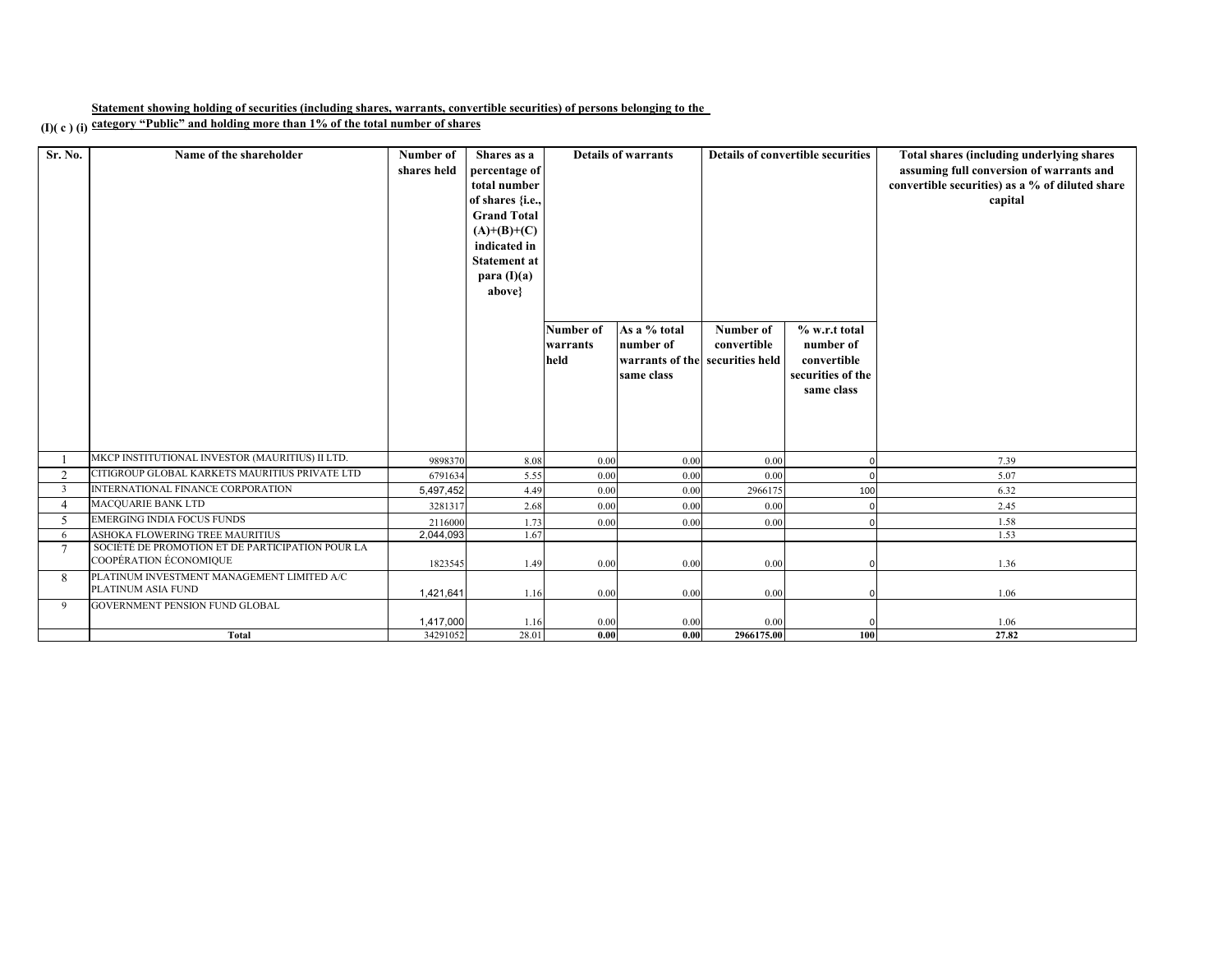| (I)(c)(ii) | Statement showing holding of securities (including shares, warrants, convertible securities) of persons (together with<br>PAC) belonging to the category "Public" and holding more than 5% of the total number of shares of the company |                     |                                                                                                                                                                           |                            |                                                                                        |                                             |                                                                  |                                                                                                                                                               |  |  |  |
|------------|-----------------------------------------------------------------------------------------------------------------------------------------------------------------------------------------------------------------------------------------|---------------------|---------------------------------------------------------------------------------------------------------------------------------------------------------------------------|----------------------------|----------------------------------------------------------------------------------------|---------------------------------------------|------------------------------------------------------------------|---------------------------------------------------------------------------------------------------------------------------------------------------------------|--|--|--|
| Sr. No.    | Name(s) of the<br>shareholder(s) and the<br><b>Persons Acting in</b><br>Concert (PAC) with them                                                                                                                                         | Number of<br>shares | Shares as a<br>percentage of<br>total number<br>of shares {i.e.,<br><b>Grand Total</b><br>$(A)+(B)+(C)$<br>indicated in<br><b>Statement at</b><br>para $(I)(a)$<br>above} | Details of warrants        |                                                                                        | <b>Details of convertible</b><br>securities |                                                                  | <b>Total shares (including</b><br>underlying shares assuming full<br>conversion of warrants and<br>convertible securities) as a % of<br>diluted share capital |  |  |  |
|            |                                                                                                                                                                                                                                         |                     |                                                                                                                                                                           | Number of<br>warrants held | As a % total<br>number of<br>warrants of the securities held convertible<br>same class | Number of<br>convertible                    | $\%$ w.r.t total<br>number of<br>securities of the<br>same class |                                                                                                                                                               |  |  |  |
|            | <b>MKCP INSTITUTIONAL</b><br><b>INVESTOR (MAURITIUS) II</b><br>LTD.                                                                                                                                                                     | 9898370             | 8.08                                                                                                                                                                      | 0.00                       | 0.00                                                                                   | 0.00                                        | 0.00                                                             | 7.39                                                                                                                                                          |  |  |  |
|            | <b>CITIGROUP GLOBAL</b><br><b>MARKETS MAURITIUS PVT</b><br>$2$ LTD                                                                                                                                                                      | 6791634             | 5.55                                                                                                                                                                      | 0.00                       | 0.00                                                                                   | 0.00                                        | 0.00                                                             | 5.07                                                                                                                                                          |  |  |  |
|            | <b>Total</b>                                                                                                                                                                                                                            | 16690004            | 13.63                                                                                                                                                                     |                            |                                                                                        |                                             |                                                                  | 12.46                                                                                                                                                         |  |  |  |